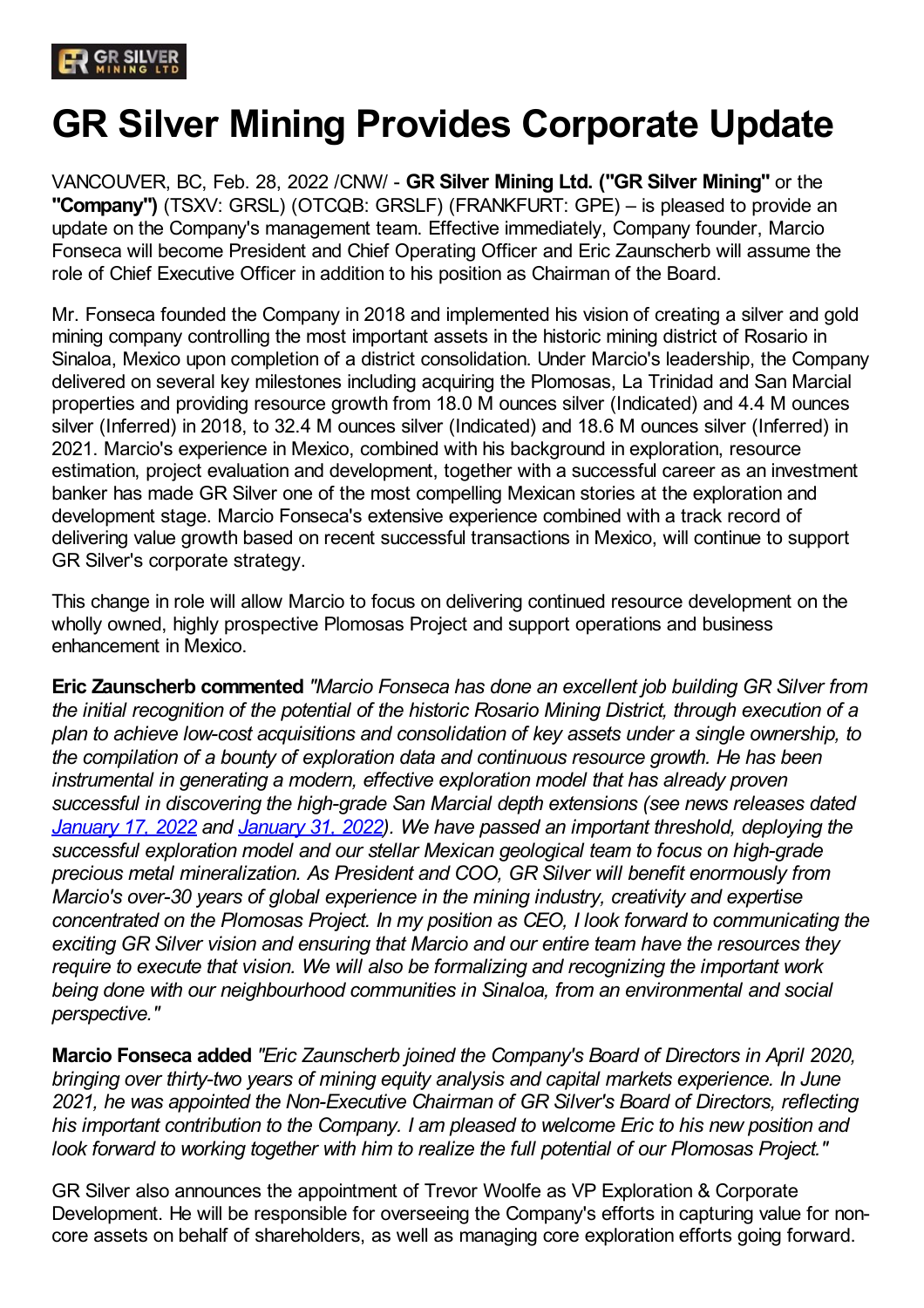Trevor joined the GR Silver team in August 2018 bringing with him over 25 years of exploration, mining, and public company management experience. As a highly qualified Latin American specialist, he is fluent in Spanish and Portuguese. We thank departing VP Exploration, Honza Catchpole, for his contributions and wish him all the best in his future endeavours.

#### **Exploration Update**

This year's exploration plans for the Plomosas Project are crystallizing with the primary focus on expansion of the high-grade, silver-dominant depth extension at San Marcial. Assay results from the first four drill holes have been released and remaining results are anticipated in March. Results to date have extended the zone from an initial 250 m to approximately 420 m down dip from surface, discovering wide high-grade silver mineralization below the existing NI 43-101 resource estimate. Follow up drill programs are being contemplated, aiming to expand the resource potential below the current NI 43-101 resource estimate and generate an updated, combined underground and open pit amenable, silver-dominant resource estimate for the San Marcial area within one year.

The Company is active at the Plomosas Mine Area, with both surface and underground drilling programs in progress as part of a surgical infill drill program. As described previously, the Plomosas Mine Area initial resource estimate included significant volumes within mineralized zones that were conservatively assigned zero values for resource estimation. Reasons included selective or incomplete historical drill hole sampling procedures or the unavailability of historical core or documentation. Conceptually, the inclusion of non-zero grades may have had a significant negative impact on the resource estimate average grade and the current Plomosas Mine Area infill drill program is designed to address this theory. Management intends to incorporate new data and provide a resource estimate update for the Plomosas Mine Area within one year. Historical Plomosas Mine Area production records specify extraction of 2.5 M tonnes averaging 190 g/t silver, 0.92 g/t gold, 2.02% zinc, and 2.38% lead between 1986 and 2000.

## **About GR Silver Mining Ltd**.

GR Silver Mining is a Canadian-based, Mexico-focused junior mineral exploration company engaged in cost-effective silver-gold resource expansion on its 100%-owned assets, located on the eastern edge of the Rosario Mining District, in the southeast of Sinaloa State, Mexico. GR Silver Mining controls 100% of two past producer precious metal underground and open pit mines, within the expanded Plomosas Project, which includes the integrated San Marcial Area and La Trinidad acquisition. In conjunction with a portfolio of early to advanced stage exploration targets, the Company holds 734 km<sup>2</sup> of concessions containing several structural corridors totaling over 75 kilometres in strike length.

## **GR Silver Mining Ltd.**

M. Eric Zaunscherb, CFA Mr. Marcio Fonseca, P. Geo. CEO President & COO

#### *Cautionary Statement Regarding Forward-Looking Information*

*This press release contains "forward-looking statements" within the meaning of applicable Canadian securities legislation and information that are based on the beliefs of management and reflect the Company's current expectations. When used in this press release, the words "estimate", "project", "belief", "anticipate", "intend", "expect", "plan", "predict", "may" or "should" and the negative of these words or such variations thereon or comparable terminology are intended to identify forward-looking statements and information. Such statements and information reflect the current view of the Company. Risks and uncertainties may cause actual results to differ materially from those contemplated in those forward-looking statements and information. By their nature, forward-looking statements involve known and unknown risks, uncertainties and other factors which may cause our actual results, performance or achievements, or other future events, to be*